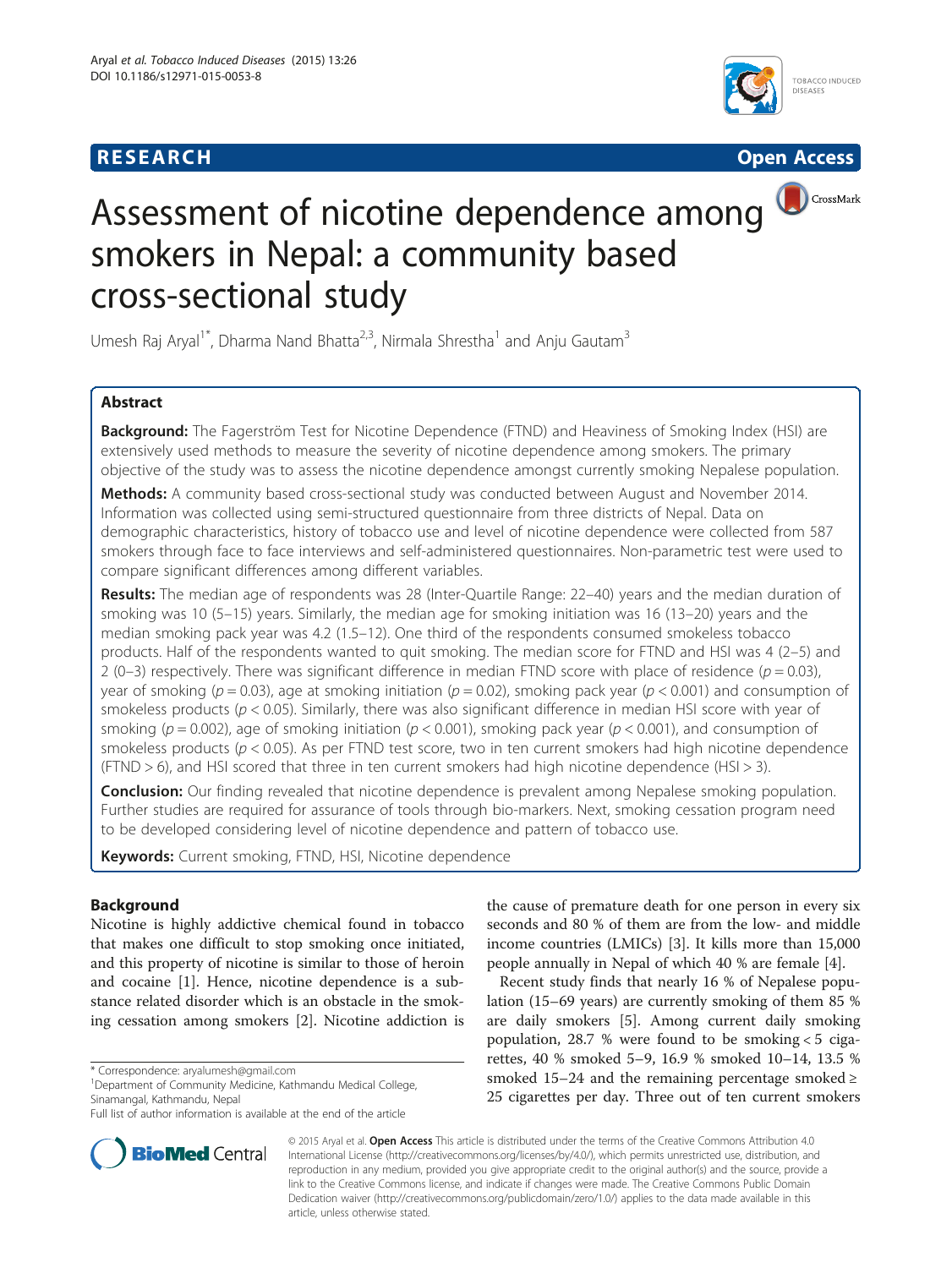tried to quit cigarettes and two out of ten were advised by doctors to stop smoking [\[5](#page-6-0)]. However, there is paucity of data that explored the proportion of nicotine dependence in general population in Nepal and as a result there has not been any smoking cessation interventions effectively implemented in community and in hospitals yet.

Fagerström Test Nicotine Dependence (FTND) was introduced in 1991 that corrected inaccuracies of earlier measures and reduced number of questions from 8 to 6 without losing reliability [\[6](#page-6-0)–[10](#page-6-0)]. The FTND is considered to be a self-reporting tool which conceptualizes dependence through physiological and behavioral symptoms [\[11](#page-6-0)]. Similarly, heaviness of smoking index (HSI) which is a subset of FTND and it can be an appropriate alternative tool to FTND to measure nicotine dependence [\[12](#page-6-0)]. HSI is comprised of two items: time to smoking first cigarette after waking up and the number of cigarettes smoke per day [\[12](#page-6-0)]. Several populations based studies have explained that HSI has high consistency compared to FTND [[11](#page-6-0), [13](#page-6-0), [14](#page-6-0)].

Despite the fact, majorities of the public health studies focused only on psychological and behavioral factors associated with tobacco smoking. The assessment of nicotine dependence is one of the important areas of public health which has not been realized yet in the LMICs like Nepal. Therefore, the present study was aimed to assess the nicotine dependence among Nepalese current smoking population.

### **Methods**

### Study design and site

A community based cross-sectional study was conducted from August to November 2014. This study was carried out in three districts of Nepal viz. Kathmandu, Lalitpur and Morang. The study was conducted in urban settings in Kathmandu and in Morang districts; however, it was conducted in rural settings in Lalitpur district. Kathmandu is the capital of Nepal and Lalitpur district is adjacent to Kathmandu situated in the central part of the country whereas Morang district is situated in the eastern terai region of Nepal which is 397 km south-east from other two study districts. Kathmandu metropolis of Kathmandu district, Biratnagar sub-metropolis of Morang district and Bungmati and Khokana village development committees of Lalitpur district were purposively selected for the study, and in all the settings, all the people have easy access to all type of tobacco products.

### Study population and sampling method

The study population comprised of current smokers with age above 15 years and willing to participate in the study. There was an unavailability of sampling frame for current smoking population in the study site as well as

elsewhere in Nepal. Therefore, a purposive sampling technique was used to collect the information. In the rural area, undergraduate medical students purposively visited the households during their family health project and selected the respondents. The respondents were also selected from the teashops and other public places where people gathered ("Chowk" in Nepalese language). In the urban area, public health graduates were purposively selected the respondents from the coffee shop, cyber café (internet surfing zone) and parks.

### Sample size

A total of 600 respondents were included in the study: Kathmandu ( $n = 301$ ), Lalitpur (202) and Morang (97) districts. Further, the study had planned to incorporate at least 200 samples from each area but could only take 97 respondents from Biratnagar because of resource constraints. Therefore, 301 respondents (101 extra respondents) were incorporated from Kathmandu metropolis. Thirteen respondents from the urban settings were excluded from the analysis due to their response "I do not know" in the FTND questionnaire. Final analysis was done among 587 respondents and the overall response rate was 98.7 %.

#### Tools and study variables

The information was collected through both face to face interviews and self-reported (20 % respondents in urban site) semi-structured questionnaire. Both English (by medical students) and Nepalese (by public health students) versions of questionnaires were used for data collection. Nepalese version of the questionnaire was further translated in English ensuring that the meaning of questions remains unchanged. The semi-structured questionnaire included three sections as followings:

- a. Demographic profile: it contained information on age, sex, caste, residents and district. Further, the caste was classified using Nepal government classification [\[15](#page-6-0)].
- b. Smoking behavior: It contained information about the number of cigarette smoked per day, age at smoking initiation, duration of the smoking, smokeless tobacco products used (yes/no), ever tried to quit smoking (yes/no) and the number of times tried to quit in last one year. Next, we computed the number of pack-years using the following formula to correlate with nicotine dependence: ([number of cigarettes smoked per day X number of years smoked]  $/20$ , 1 pack = 20 cigarettes).
- c. Nicotine Dependence: It contained following six standard questions of the Fagerström Tolerance of Nicotine Dependence (FTND) [[6\]](#page-6-0). i. How soon after you wake up do you smoke your first cigarette?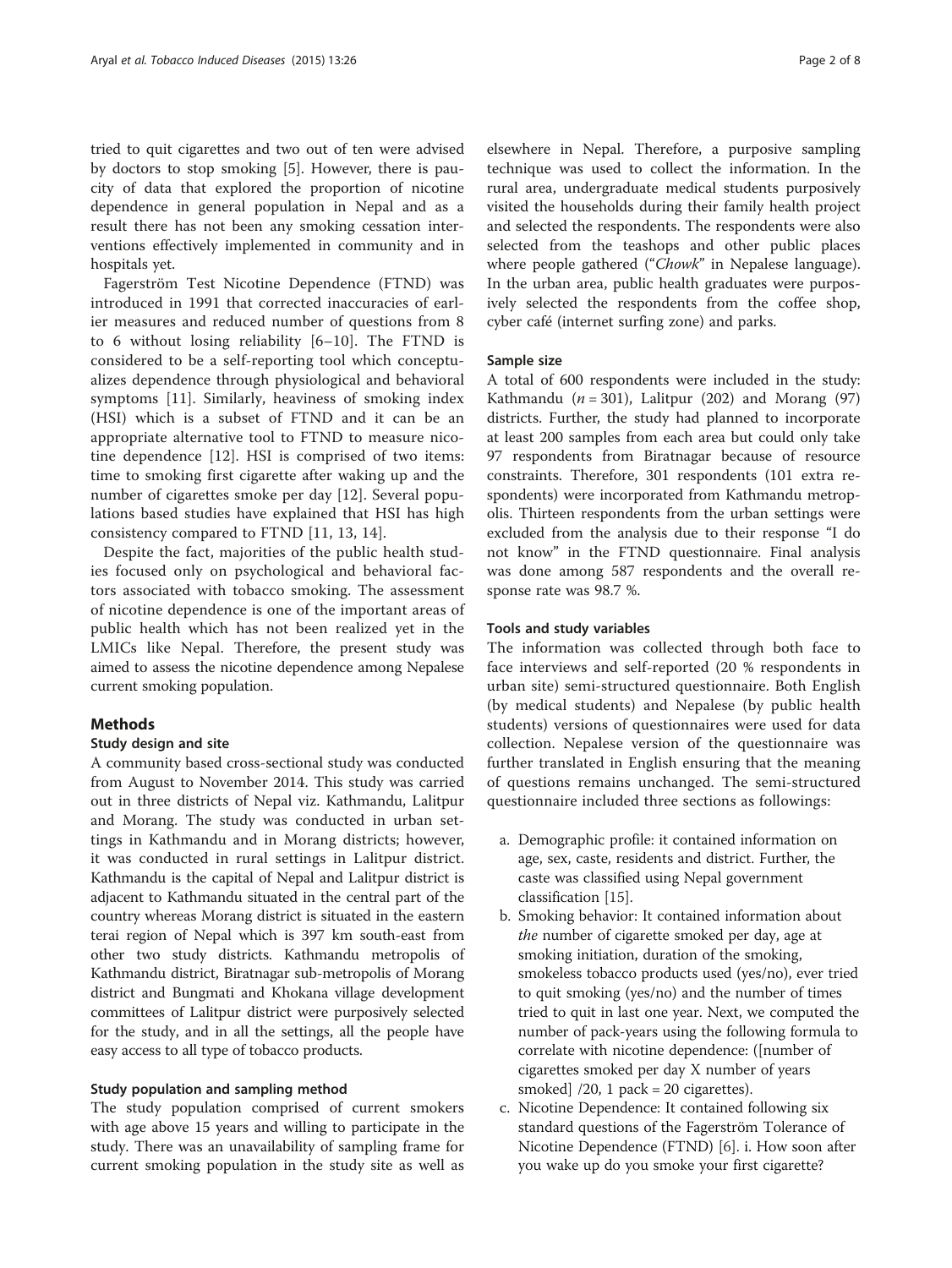[within 5 min (3 points), within 6–30 min (2 points), within 31–60 min (1 point); after 60 min (0 point)]; ii. Do you find it difficult to refrain from smoking in places where it is forbidden? [yes (1 point), no (0 point)]; iii. Which cigarette would you hate most to give up? [The first one in the morning (1 point), any other (0 point)]; iv. How many cigarettes per day do you smoke? [10 or less (0 point), 11–20 (1 point), 21–30 (2 points), and 31 or more (3 points)]; v. Do you smoke more during the first hours after waking than during the rest of the day? [Yes (1 point), no (0 point)]; vi. Do you smoke even when you are ill enough to be in bed most of the day? [Yes (1point), no (0 point)]. A total score for Nicotine dependence (FTND) were obtained by summing above given points where minimum = 0 and maximum score = 10. Maximum total score for HSI was 6 which were computed by summing item i and iv [[12\]](#page-6-0) .

#### Statistical analyses

All the collected data were entered into Microsoft Excel (2007 version) and SPSS (20.0 version) was used for analysis. Data were cleaned and checked for disparities both before and after the data entry. Descriptive statistics (percentage, median, inter-quartile range [IQR]) was used to demonstrate demographic and nicotine dependence characteristics of respondents. Both FTND and HSI score were classified as very low/none, low, medium and high nicotine dependence using proposed cut-off points [\[10](#page-6-0)–[16\]](#page-6-0).

Chi-square test was used to compare proportion difference between categorical variables. Spearman rank correlation was used to measure the relationship between nicotine dependence (FTND and HSI Score) and smoking behaviors (years of smoking, number of packyears and age at smoking initiation). We applied Mann-Whitney U test and Kruskal-Wallis test to compare the median difference in FTND as well as HSI scores with demographic characteristics and smoking behavior related variables because most of the numerical data were skewed in nature.

#### Ethical consideration

Institutional Review Committee of Kathmandu Medical College approved this study. Prior to interview, the objectives of the study were explained to the respondents, informed them that their participation was voluntary, responses would be kept confidential, and respondents' privacy would be maintained. Written (for literate) and verbal (for illiterate) consents were obtained from the respondents before they were interviewed.

#### Results

The study finds 587 currently smoking individuals out of which 15.2 % were female. Four out of ten respondents were from upper caste group, two out of ten were relatively disadvantaged group, three out of ten were relatively advantaged group and one in ten was from the remaining groups (disadvantages non-dalit terai caste groups, indigenous and socially disadvantaged groups, and religious minorities groups). More than one third (37 %) of the respondents were between 15 and 24 years and less than 5 % were aged 65 years and more. The median age of current smoking is 28 (IQR: 22–40) years. There were significant differences between sex and age of the smokers  $(p = 0.001)$  (Table [1](#page-3-0)).

Overall median age at smoking initiation was 16 (IQR: 15–20) years. The median age at smoking initiation for both male and female was 16 respectively with (IQR: 15–20) and 16 (IQR: 14–20) years. Nearly 93 % of the respondents smoked first cigarette before their 25th birthday. Among them, 60 % began smoking before their 18th birthday and nearly 8.6 % began smoking before 11 years of age. The median number of cigarettes smoked per day was nine (IQR: 5–15). The median duration of cigarette smoking was 10 (IQR: 5–15) years. Median number of cigarette pack year was 4.2 (IQR: 1.5–12). More than half (51.4 %) of the respondents have ever tried to quit smoking and 49.4 % tried to quit smoking last year. The median number of times they tried to quit was two (IQR: 1–4). Along with smoking, one third (34.2 %) of the respondents consumed smokeless tobacco product of which 74.1 % were from urban area and 12.1 % were female (data not shown in table).

Two out of ten respondents smoked within five minutes after waking, four out of ten smoked after 60 min of waking, nearly half of the smokers notified that they had difficult to refrain from forbidden places, five out of ten would hate to give up first cigarette in the morning, four out of ten respondents have smoked more than ten cigarettes per day, less than 5 % of the respondents have smoked more than 30 cigarettes per day, more than half of the respondents have smoked more frequently during the first hour of waking and four out of ten respondents reported that they have smoked during sickness. The percentage of responses for FTND/HSI tests did not differ significantly between male and female  $(P > 0.05)$  (Table [2](#page-3-0)). In overall, median FTND and HSI score was  $4(IQR: 2-5)$  and  $2(0-3)$ .

There were no significant differences in median FTND and HSI scores with age, sex and caste  $(P > 0.05)$ . Next, there was significant difference in median FTND score with place of residence ( $p = 0.03$ ), the year of smoking  $(p = 0.03)$ , age of smoking initiation  $(p = 0.02)$ , smoking pack year  $(p < 0.001)$  and consumption of smokeless products  $(p < 0.05)$ . Similarly, there was significant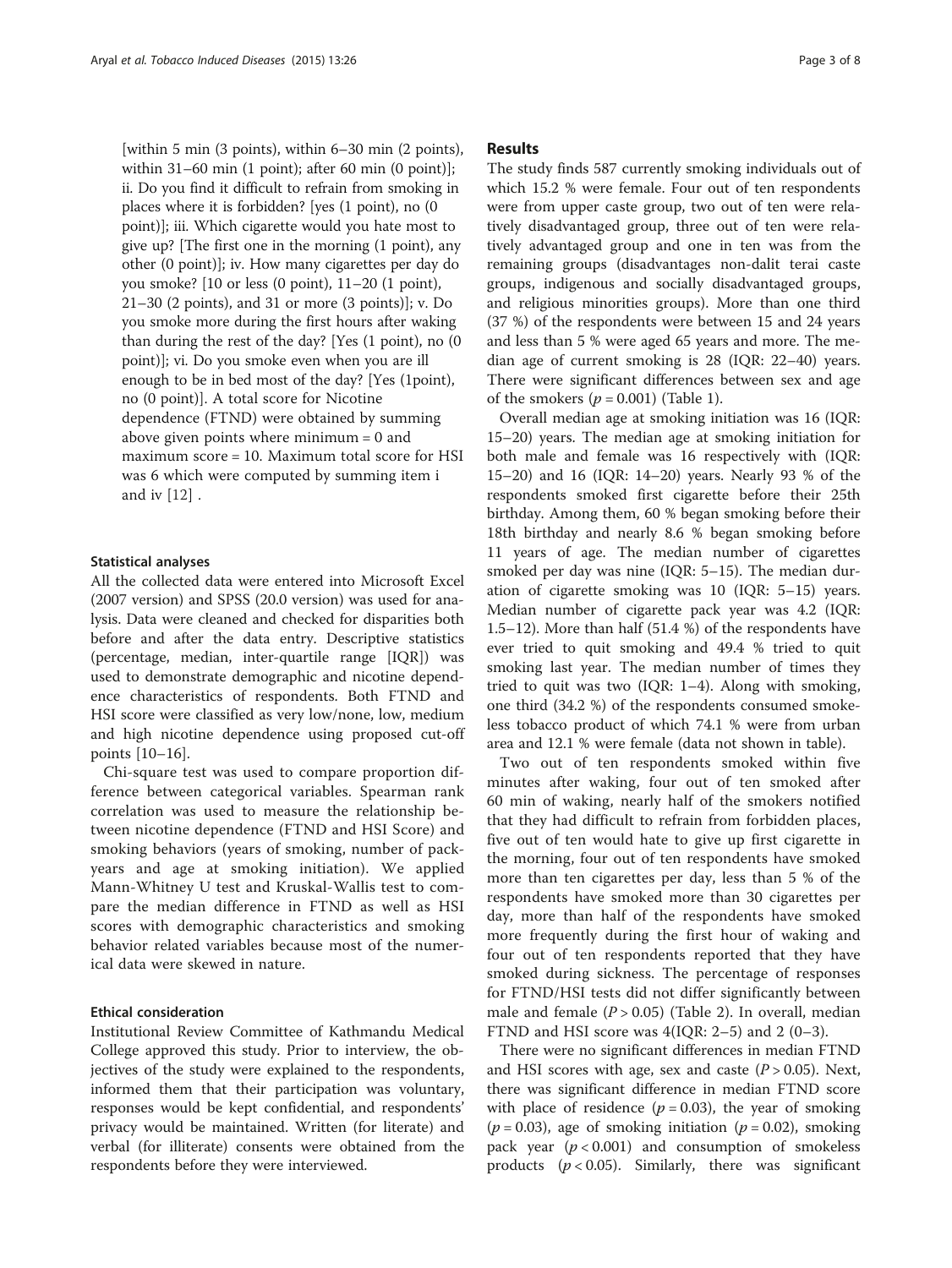<span id="page-3-0"></span>

|  | <b>Table 1</b> Socio-demographic characteristics of current smoking respondents by sex ( $n = 587$ ) |  |  |
|--|------------------------------------------------------------------------------------------------------|--|--|
|--|------------------------------------------------------------------------------------------------------|--|--|

| Variable                                     | Male $(n = 498)$ | Female $(n = 89)$ | Total ( $n = 587$ ) | $p$ value         |
|----------------------------------------------|------------------|-------------------|---------------------|-------------------|
| Age (years)                                  |                  |                   |                     |                   |
| $15 - 24$                                    | 195 (39.2)       | 22 (24.7)         | 217(37)             | $x2 = 19.7 0.001$ |
| $25 - 34$                                    | 146 (29.3)       | 19 (21.3)         | 165(28.1)           |                   |
| $35 - 44$                                    | 70 (14.1)        | 18 (20.2)         | 88 (15)             |                   |
| $45 - 54$                                    | 35(7.0)          | 15 (16.9)         | 50(8.5)             |                   |
| $55 - 64$                                    | 30(6.0)          | 10 (11.2)         | 40(6.8)             |                   |
| 65 and above                                 | 22(4.4)          | 5(5.6)            | 27(4.6)             |                   |
| Caste <sup>a</sup>                           |                  |                   |                     |                   |
| Upper caste groups                           | 198 (39.8)       | 26 (29.2)         | 224 (38.2)          | $x2 = 6.6$ 0.19   |
| Relatively advantaged groups                 | 154 (30.9)       | 36 (40.4)         | 190 (32.4)          |                   |
| Relatively disadvantaged groups              | 106 (21.3)       | 17 (19.1)         | 123 (21.4)          |                   |
| Disadvantages non-dalit terai caste groups   | 17(3.4)          | 3(3.4)            | 20(5.1)             |                   |
| Indigenous and socially disadvantaged groups | 23(4.6)          | 7(7.9)            | 30(3.4)             |                   |
| Resident <sup>b</sup>                        |                  |                   |                     |                   |
| Urban                                        | 339 (68.1)       | 59 (66.3)         | 398 (67.8)          | $x2 = 0.11$ 0.74  |
| Rural                                        | 159 (31.9)       | 30 (33.7)         | 189 (32.2)          |                   |

a<br>Upper caste (Brahmin, Chhetri); Relatively advantaged group (Newar and Gurung); Indigenous disadvantaged groups (Magar, Tamang, and Rai/Limbu) Disadvantages non-dalit terai caste (Yadav and Thakur ); Indigenous and socially disadvantaged (dalit) [\[15](#page-6-0)]<br><sup>b</sup>Urban area (Kathmandu metropolitans, Biratnagar municipalities); Rural area (Bungamati and Khokana villages of

| <b>Table 2</b> Percentage (95 % CI) of males and females who responded to FTND categories |  |  |  |
|-------------------------------------------------------------------------------------------|--|--|--|
|-------------------------------------------------------------------------------------------|--|--|--|

| Items                                                                   | Male ( $n = 498$ ) | Female (89)      | Total (587)       | $p$ value             |
|-------------------------------------------------------------------------|--------------------|------------------|-------------------|-----------------------|
| Item 1                                                                  |                    |                  |                   |                       |
| Time for first cigarette after wake up :>60 min (0) $a$                 | 39.6 (35.3;43.9)   | 33.7 (28.8;38.6) | 38.7 (33.8;43.6)  | $x2 = 5.40$ P = 0.15  |
| Time for first cigarette after wake up :31-60 min (1) $a$               | 18.1 (14.6;21.6)   | 14.6 (10.9;18.3) | 17.5 (13.4;21.6)  |                       |
| Time for first cigarette after wake up :6-60 min (2) $a$                | 18.7 (15.4;22.0)   | 29.2 (24.6;33.8) | 20.3 (16.2;24.4)  |                       |
| Time for first cigarette after wake up : $\leq$ 5 min (3) <sup>a</sup>  | 23.7 (19.9;27.4)   | 22.5 (18;27)     | 23.5 (18.9;28.0)  |                       |
| Item 2                                                                  |                    |                  |                   |                       |
| Difficult to refrain from smoking in places where it is forbidden (1) b | 48.2 (43.7;52.7)   | 40.4 (35;45.8)   | 47 (41.9;52.1)    | $x2 = 1.8 P = 0.18$   |
| Item 3                                                                  |                    |                  |                   |                       |
| Cigarette would you hate most to give up first in the morning $(1)$ b   | 50.6 (46.1;55.1)   | 55.1 (49.9;60.3) | 51.3 (46.2;56.4)  | $x2 = 0.59 P = 0.44$  |
| Item 4                                                                  |                    |                  |                   |                       |
| Cigarette per day: $1-10$ (0) <sup>a</sup>                              | 61.6 (57.3;65.9)   | 59.6 (54.6;64.6) | 61.3 (56.4;66.2)  | $x2 = 0.55 P = 0.98$  |
| Cigarette per day: 11-20 (1) <sup>a</sup>                               | 28.1 (24.2;32.2)   | 31.5 (26.6;36.4) | 28.6 (24.1;33.1)  |                       |
| Cigarette per day: $21-30$ (2) <sup>a</sup>                             | 5.8 (3.6;7.9)      | 5.6(3.2;8)       | 5.8(3.5;8.2)      |                       |
| Cigarette per day: $31-30$ (3) <sup>a</sup>                             | 4.4(2.6;6.2)       | 3.4(1.5;5.3)     | $4.3$ $(2.7;5.9)$ |                       |
| Item 5                                                                  |                    |                  |                   |                       |
| Smoke more frequently during the first hours of waking (1) b            | 54 (49.7;58.3)     | 44.9 (39.6:50.2) | 52.6 (47.9;57.3)  | $x^2 = 2.59 P = 0.11$ |
| Item 6                                                                  |                    |                  |                   |                       |
| Smoke if you are so ill that you are in bed $(1)$ b                     | 41.4 (37.1;45.7)   | 40.4 (35;45.8)   | 41.2 (36.7;45.7)  | $x2 = 0.19 P = 0.91$  |

Parenthesis is the given score for each answer. (1) Indicates "yes" responses in item 2, 5, and 6 and first cigarette of day in item 3 <sup>a</sup>Both FTND and HSI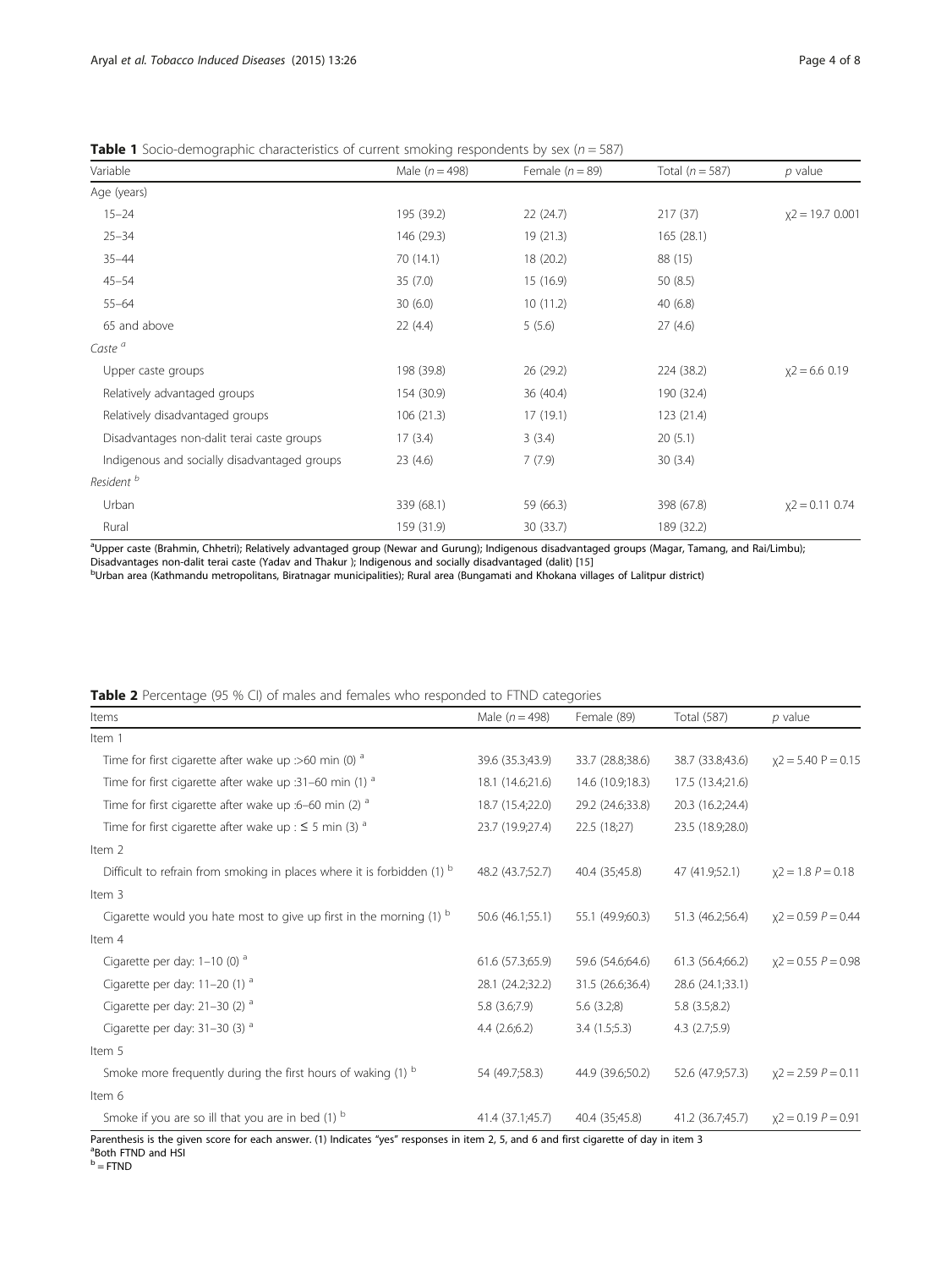difference in Median HSI score with year of smoking ( $p = 0.002$ ), age of smoking initiation ( $p < 0.001$ ), smoking pack year  $(p < 0.001)$ , and consumption of smokeless products ( $p < 0.05$ ) (Table 3).

Based on FTND score, three out of ten respondents had very low nicotine dependence, nearly two out of ten had low, three out of ten had medium, and two out of ten had high dependence (Table [4](#page-5-0)). Next, based on HSI score, two out of ten had none dependence, two out of ten had low, nearly two out of ten had medium and three out of ten had high dependence. There was no significant difference in proportion of level of nicotine

dependence among male and female respondents for both FTND  $(p = 0.95)$  and HSI  $(p = 0.13)$  (Table [4](#page-5-0)). Further, the respondents who were smokeless tobacco user had higher nicotine dependence compared to user of smoking tobacco in both FTND and HSI (FTND  $\geq 4$ : 42.3 % vs.32.1 %,  $\chi$ 2 = 10.1,  $p = 0.04$ ; HSI ≥ 3: 43.3 % vs.30.0 %,  $\chi$ 2 = 12.3,  $p$  = 0.02).

### **Discussion**

Nepal is a country having multi-ethnic and multicultural diversities where smoking prevalence is high and vary with demographic characteristics [[17\]](#page-6-0). Despite

Table 3 Distribution of FTND and HSI total score for smokers based on the background characteristics and smoking behaviors

| Variable                                            | <b>FTND</b>  | $p$ -value  | <b>HSI</b>   | $p$ -value  |
|-----------------------------------------------------|--------------|-------------|--------------|-------------|
|                                                     | Median (IQR) |             | Median (IQR) |             |
| Sex *                                               |              |             |              |             |
| Male                                                | $4(2-5)$     | 0.92        | $2(0-3)$     | 0.38        |
| Female                                              | $3(2-5)$     |             | $2(1-3)$     |             |
| Age (years) **                                      |              |             |              |             |
| $15 - 24$                                           | $4(2-5)$     | 0.91        | $1(0-3)$     | 0.48        |
| $25 - 34$                                           | $3(2-5)$     |             | $2(0-3)$     |             |
| $35 - 44$                                           | $3(2-5)$     |             | $2(1-3)$     |             |
| $45 - 54$                                           | $4(3-6)$     |             | $2(1-3)$     |             |
| $55 - 64$                                           | $4(3-5)$     |             | $2(1-3)$     |             |
| 65 and above                                        | $4(2-6)$     |             | $2(1-3)$     |             |
| Caste **                                            |              |             |              |             |
| Upper caste groups                                  | $4(2-5)$     | 0.51        | $1(0-3)$     | 0.27        |
| Relatively advantaged groups                        | $3(2-5)$     |             | $2(0-3)$     |             |
| Relatively disadvantaged groups                     | $4(2-5)$     |             | $2(1-3)$     |             |
| Disadvantages non-dalit terai caste groups          | $4(2-6)$     |             | $1(0-3)$     |             |
| Indigenous and socially disadvantaged groups        | $4(3-6)$     |             | $1(0-4)$     |             |
| Resident *                                          |              |             |              |             |
| Urban                                               | $3(2-5)$     | 0.03        | $2(1-3)$     | 0.37        |
| Rural                                               | $4(2-5)$     |             | $2(0-3)$     |             |
| Year of smoking (median year) *                     |              |             |              |             |
| < 10                                                | $3(2-5)$     | 0.03        | $1(0-3)$     | 0.002       |
| $\geq 10$                                           | $4(2-5)$     |             | $2(1-3)$     |             |
| Age of smoking initiation (median age) <sup>*</sup> |              |             |              |             |
| $<$ 16                                              | $4(3-5)$     | 0.02        | $2(1-3)$     | p < 0.001   |
| $\geq 16$                                           | $3(2-5)$     |             | $1(0-3)$     |             |
| Smoking pack year (median pack year) *              |              |             |              |             |
| <4.2                                                | $3(2-5)$     | p < 0.001   | $1(0-2)$     | p < 0.001   |
| $\geq 4.2$                                          | $4(3-5)$     |             | $1(1-3)$     |             |
| Consumption of smokeless products                   |              |             |              |             |
| Yes                                                 | $4(3-6)$     | $p = 0.002$ | $2(1-3)$     | $p = 0.004$ |
| No                                                  | $3(2-5)$     |             | $1(0-3)$     |             |

P values were obtained either by Mann–Whitney Test (\*) or Kruskal Wallis Test applied (\*\*)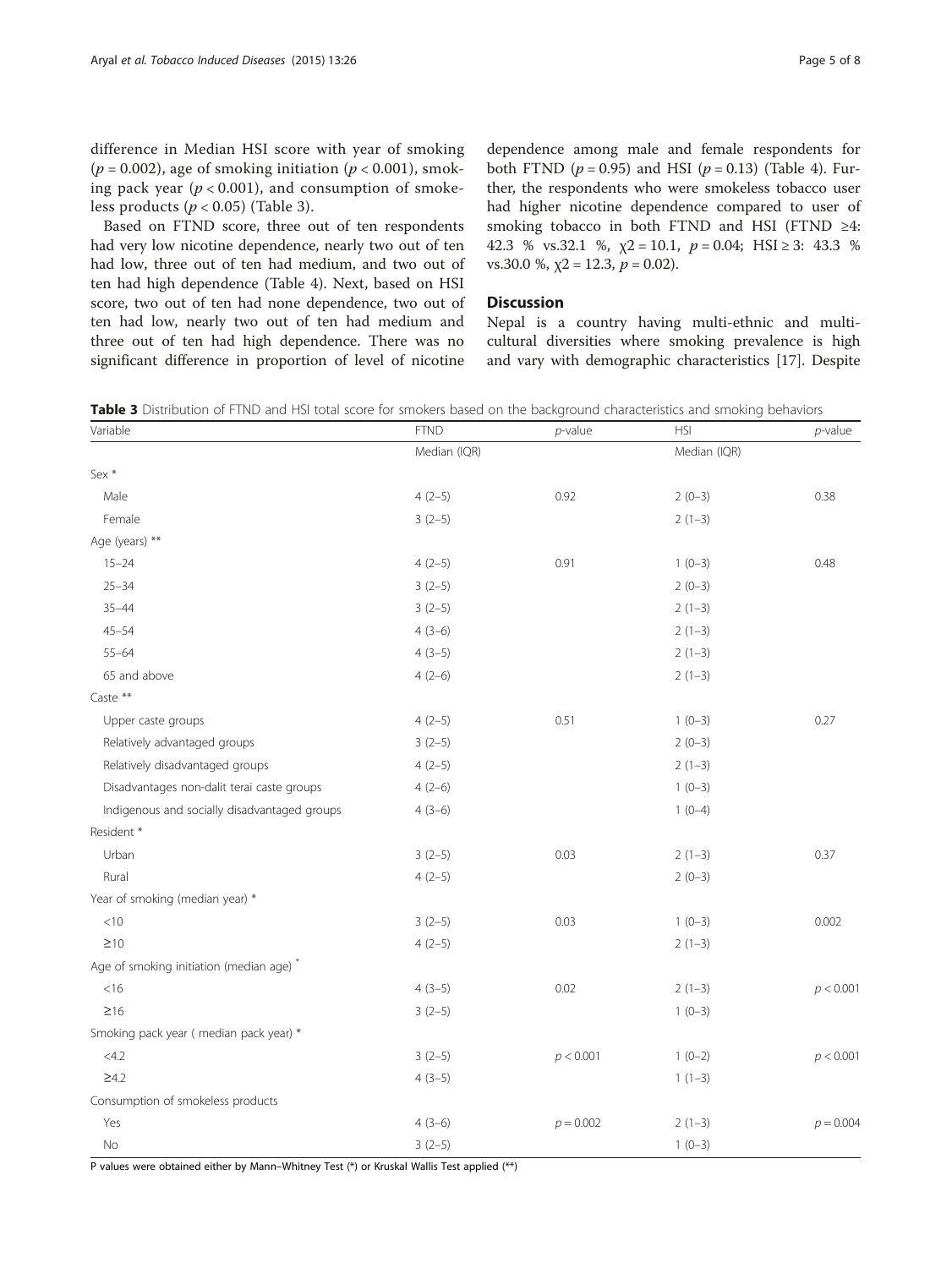| FTND classification | Male $(n = 498)$ | Female $(n = 89)$ | Total $(n = 587)$ | $p$ value              |
|---------------------|------------------|-------------------|-------------------|------------------------|
|                     | % (95 % CI)      | % (95 % CI)       | % (95 % CI)       |                        |
| Very low $(0-2)$    | 31.9 (27.8;36.2) | 31.4 (22.0; 42.2) | 31.9 (28.4;36.1)  |                        |
| Low $(3-4)$         | 16.2 (13.1;19.8) | 21.3 (13.3;31.3)  | 17.1 (14.1;20.3)  |                        |
| Medium (5)          | 31.9 (27.3;35.6) | 24.7 (16.1;31.9)  | 30.3 (26.6;34.2)  | $x^2 = 2.4 p = 0.5$    |
| High $(6-10)$       | 20.4 (17.1;24.3) | 22.4 (14.2;32.5)  | 20.4 (17.2;23.8)  |                        |
| HSI classification  |                  |                   |                   |                        |
| None (0)            | 27.1 (22.3;29.6) | 19.1 (11.5;28.8)  | 25.9 (22.4;29.6)  |                        |
| Low $(1)$           | 21.1 (18.5;25.4) | 25.8 (17.1;36.2)  | 21.8 (18.5;25.4)  | $x^2 = 4.1$ $p = 0.23$ |
| Medium (2-3)        | 16.9 (14.7;21.1) | 22.5 (14.3;32.5)  | 17.7(14.7;21.1)   |                        |
| High (4-6)          | 34.9 (30.7;39.3) | 32.5 (23.1;43.3)  | 34.6 (30.7;38.5)  |                        |

<span id="page-5-0"></span>Table 4 Classification of FTND and HSI score based on quartile values by sex

Median (IQR) score for FTND and HSI was 4 (2–5) and 2 (0–3) respectively

high smoking prevalence, none of the scientific studies have explored about level of nicotine dependence among smokers in Nepal. It is essential for stakeholders to understand the nature of nicotine addiction among smokers for successful implementation of smoking cessation programs. Lack of better understanding on level of nicotine dependence might be the obstacle for choosing appropriate cessation strategies [\[18](#page-7-0)].

Our study would, in some extent, fill the gap in the literature related to nicotine dependence among smokers in Nepal. Our analysis explored nicotine dependence of current smoker people living in both urban and rural areas of Nepal. Both FTND and HSI methods were applied to measure the level of nicotine dependence which was found inconsistent with previous studies [[14](#page-6-0), [18, 19](#page-7-0)]. One of the possible reasons for inconsistency might be because of the different cut-off points in both FTND and HSI. In addition, it might also depend on the pattern of tobacco use as well. To confirm nicotine dependence among smoker, future studies needs to correlate between biomarkers [[20, 21\]](#page-7-0) of exposure to cigarette smoke and responses to specific items of the FTND and HSI.

Our study revealed that those respondents who smoked and used smokeless tobacco products have high nicotine dependence than those who smoked only. These findings were similar with Indian studies that revealed higher percentage of nicotine dependence was associated with users of tobacco in mixed form [[22, 23](#page-7-0)]. Many people in south Asia believed that smokeless tobacco products are less harmful and cheaper than cigarettes. Lack of knowledge and wrong perception about benefits of chewing products might be one of the reasons for using smokeless tobacco products [\[24](#page-7-0)]. Nearly one third of the respondents reported that they felt difficulties to smoke in public places and consumed smokeless tobacco products. This could also be the reason to consume smokeless tobacco. Further, research on addiction of smokeless tobacco products is necessary for low- and middle-income countries including Nepal.

Our data revealed that the level of nicotine dependence were associated with smoking pattern such as year of smoking, age at smoking initiation and smoking pack years. This finding was found similar with other population based studies from India and the Netherlands [[18, 25\]](#page-7-0). This study revealed no association between demographic characteristics and nicotine dependence which was found inconsistent with previous studies [\[18](#page-7-0), [26\]](#page-7-0). The difference might be due to small sample size in sub-categories. Previous studies from India and Singapore explained that the level of nicotine dependence were associated with age, sex and ethnicity [[18](#page-7-0), [26](#page-7-0)]. Therefore, understanding the level of nicotine dependence through stratification/cluster sampling of demographic characteristics including occupation, education and socio-economic status are essential in the places where the smoking is prevalent [\[18](#page-7-0)].

Nepal demography and health survey 2011 revealed that the large frequency of tobacco consumption were found in Nepalese rural community [[17\]](#page-6-0), and similar findings were shown by this study that the rural community had higher score of nicotine dependence in comparison to urban community. The study from India also showed the link between tobacco consumption and psychological dependence in rural population [\[27](#page-7-0)]. However, it could be imprudent to conclude that the relationship between nicotine dependence and smoking frequency among rural community because of the smaller sample size from rural community in our study.

Our study revealed that the age at smoking initiation was during adolescence. Many adolescents failed to understand addictive nature of smoking and increased risk of becoming smokers [[25, 28](#page-7-0), [29](#page-7-0)]. In the later stage of their age, they are hooked to nicotine and finds it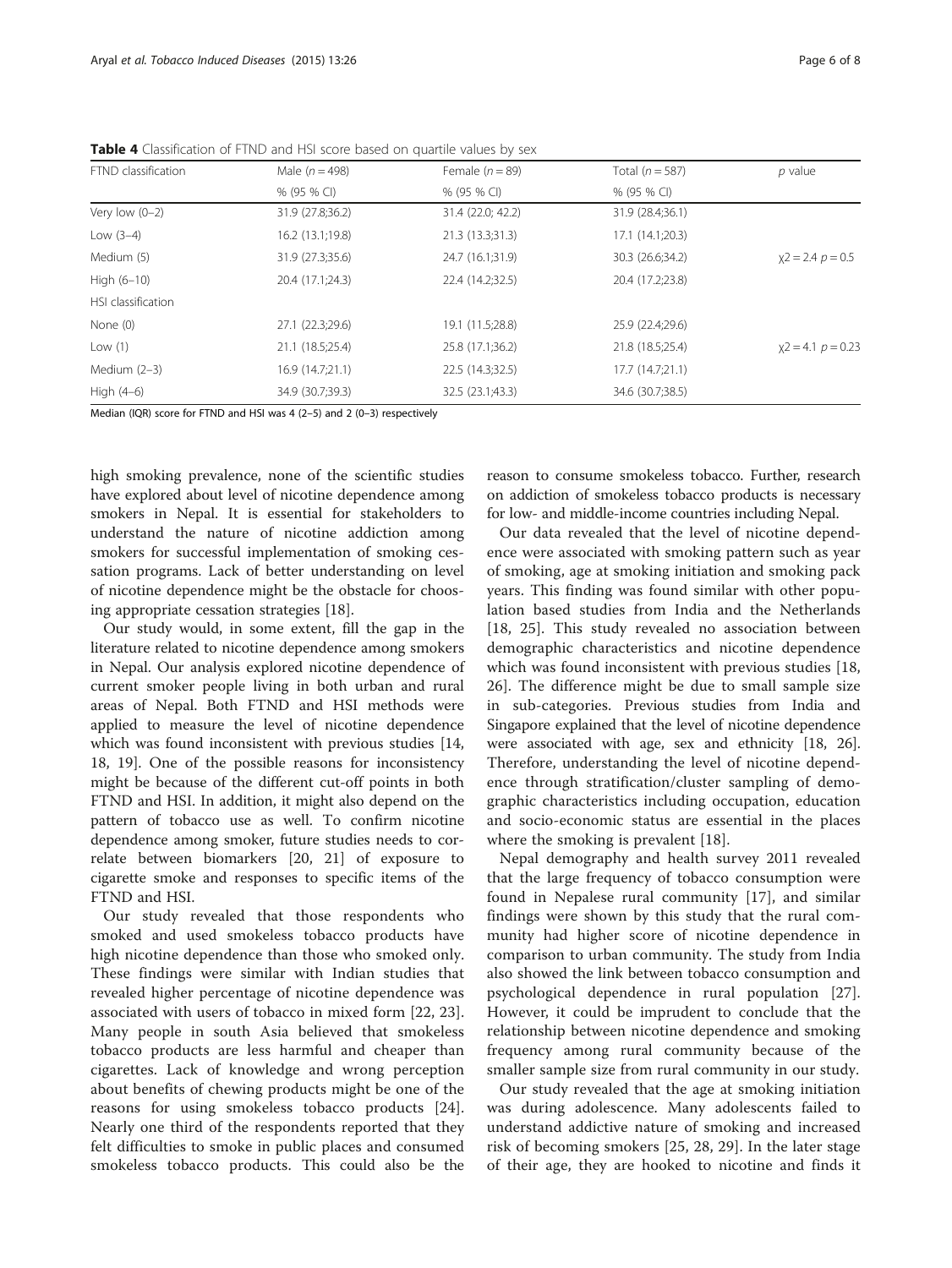<span id="page-6-0"></span>difficult to quit smoking [[30\]](#page-7-0). Our results provided further empirical support that smokers had tried to quit smoking several times but they failed. This evidence supports the urgent need to develop smoking cessation intervention programs in Nepalese community.

The baseline information related to smoking and nicotine dependence are crucial for policy makers and implementer to implement effective tobacco control programs [[18](#page-7-0)]. Encouraging tobacco users to quit or cessation is best approach to reduce tobacco-related disease, deaths and health care costs [\[31](#page-7-0)]. The following 5 A's approach: Ask (identify smoking/tobacco use status); Advise (advise patient to quit); Assess (determine interest/readiness to quit); Assist (in developing quit plan if ready to plan, otherwise motivate them to quit); Arrange (follow-up contact)] would be appropriate for motivation to quit smoking [[31](#page-7-0)]. Based on our study, behavioral changed intervention at community clinics managed by trained medical and public health professional can be an effective program for smoking cessation.

The study has covered the same strength as other studies. First, our study sample was representative of different geographical locations of Nepal. Second, sample size was sufficient to measure relationship between variables. Third, the data provided the important information for feasibility of FTND in Nepalese context. Despite above strengths, we have identified some limitations in this study. First, the cultural and geographical variation might affect level of nicotine dependence [[32](#page-7-0), [33](#page-7-0)]. Second, the study was based on non-probability sampling. Third, there was a possibility of information bias specially related to history of smoking and number of cigarettes smoked per day. Fourth, HSI was subset of FTND items, thus comparison between items might leads to false conclusion. Thus our study recommends comparison between FTND and HSI will be suitable with other instruments.

### Conclusions

Our finding revealed that nicotine dependence is prevalent among Nepalese smoking population. Further studies are required to conduct for assurance of tools through bio-markers. Next, smoking cessation programs need to be developed and implement considering the level of nicotine dependence and pattern of tobacco use.

#### Abbreviations

FTND: The fagerström test for nicotine dependence; HSI: Heaviness of smoking index; IQR: Inter-quartile range.

#### Competing interests

The authors declare that they have no competing interests.

#### Authors' contributions

URA designed the structure, conducted analysis, interpretation and wrote the manuscript. DNB contributed in correcting the interpretation, and the final draft. NS and AG supervised the field work and wrote the draft of manuscript. All authors read and approved the final manuscript.

#### Acknowledgements

Authors are grateful for all the respondents for their valuable contribution. Authors would like to thank all 15th batch MBBS students of Kathmandu Medical College (KMC), Swastika Regmi and Himanshu Rayamajhi, for their help in data collection. Authors are also grateful to the faculty members of community medicine of KMC for their supports. We would like to thank to ir. Pranab Dahal, Linnaeus University, Sweden and Mr. Arjun Subedi, Program Coordinator of SOLID Nepal for their support in English editing.

#### Author details

<sup>1</sup>Department of Community Medicine, Kathmandu Medical College, Sinamangal, Kathmandu, Nepal. <sup>2</sup> Faculty of Medicine, Epidemiology Unit Prince of Songkla University, Songkhla, Thailand. <sup>3</sup>Department of Public Health, Nobel College, Pokhara University, Sinamangal, Kathmandu, Nepal.

#### Received: 6 January 2015 Accepted: 20 August 2015 Published online: 26 August 2015

#### References

- 1. Department of Health Human Services. The health consequences of smoking Department of Health Human Services. Washington: Department of Health Human Services; 1988.
- 2. American Psychiatric Association. Diagnostic and statistical manual of MentalDisorders. 4th ed. Washington: American Psychiatric Publishing; 1994.
- 3. World Health Organization. WHO report on the global tobacco epidemic, 2008, theMPOWER package. Geneva: World Health Organization; 2008.
- 4. Ministry of Health and Population [Nepal]. Tobacco control reference book. Kathmandu: Ministry of Health and Population; 2011.
- 5. Ministry of Health and Population [Nepal]. Non communicable diseases risk factors, STEPS survey Nepal, 2013. Kathmandu: Ministry of Health and Population; 2014.
- 6. Heatherton TF, Kozlowski LT, Frecker RC, Fagerstrom KO. The fagerströmtest for nicotine dependence: a revision of the fagerström tolerance questionnaire. Brit J Addict. 1991;86(9):1119–27.
- 7. DiFranza JR, Savageau JA, Fletcher K, Ockene JK, Rigotti NA, McNeill AD, et al. Measuring the loss of autonomy over nicotine use in adolescents: the DANDY (Development and Assessment of Nicotine Dependence in Youths) study. Arch Pediatr Adolesc Med. 2002;156(4):397–403.
- 8. Fagerström KO, Schneider NG. Measuring nicotine dependence: a review of the fagerström tolerance questionnaire. J Behav Med. 1989;12(2):159–82.
- 9. Lichtenstein E, Mermelstein RJ. Some methodological cautions in the use of the tolerance questionnaire. Addict Behav. 1986;11(4):439–42.
- 10. Pomerleau CS, Carton SM, Lutzke ML, Flessland KA, Pomerleau OF. Reliability of the Fagerstrom tolerance questionnaire and the Fagerstrom test for nicotine dependence. Addict Behav. 1994;19(1):33–9.
- 11. Perez-Rios M, Santiago-Perez M, Alonso B, Malvar A, Hervada X, De Leon J. Fagerstrom test for nicotine dependence vs heavy smoking index in a general population survey. BMC Public Health. 2009;9(1):493.
- 12. Heatherton TF, Kozlowski LT, Frecker RC, Rickert W, Robinson J. Measuring the heaviness of smoking: using self‐reported time to the first cigarette of the day and number of cigarettes smoked per day. Brit J Addict. 1989;84(7):791–800.
- 13. Diaz FJ, Jané M, Saltó E, Pardell H, Salleras L, Pinet C, et al. A brief measure of high nicotine dependence for busy clinicians and large epidemiological surveys. Aust N Z J of Psychiatry. 2005;39(3):161–8.
- 14. Chabrol H, Niezborala M, Chastan E, de Leon J. Comparison of the heavy smoking index and of the fagerstrom test for nicotine dependence in a sample of 749 cigarette smokers. Addict Behav. 2005;30(7):1474–7.
- 15. Ministry of Health and population [Nepal]. Adolescents and youth Survey2010/11. Kathmandu: Ministry of Health and Population; 2012.
- 16. Fagerstrom KO, Heatherton TF, Kozlowski L. Nicotine addiction and its assessment. Ear Nose Throat J. 1990;69(11):763–5.
- 17. Sreeramareddy CT, Ramakrishnareddy N, Kumar H, Sathian B, Arokiasamy J. Prevalence, distribution and correlates of tobacco smoking and chewing in